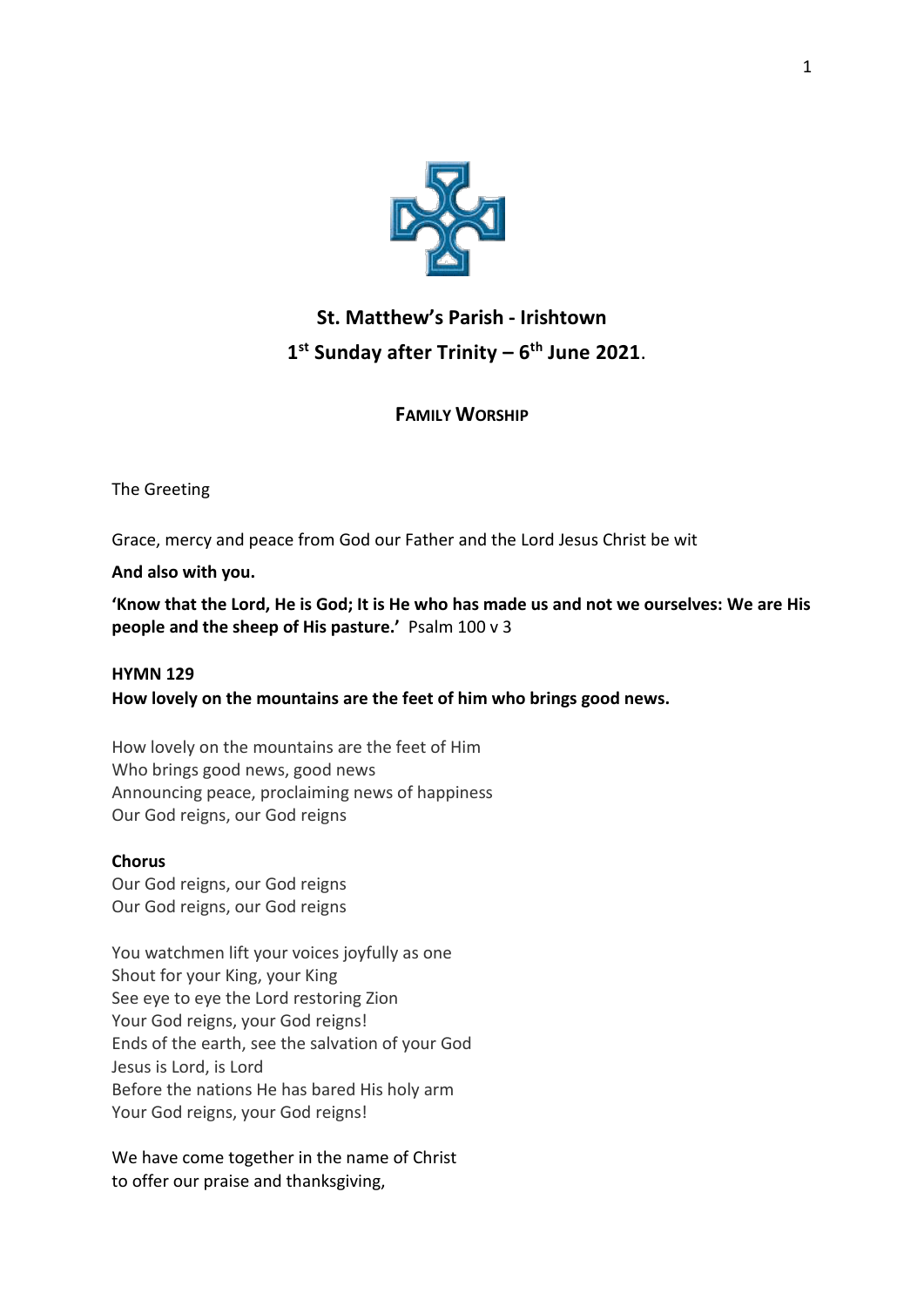to hear and receive God's holy word, to seek the forgiveness of our sins, and to pray for the needs of the world, that by the power of the Holy Spirit we may give ourselves to the service of God.

O Lord, open our lips **and our mouth will proclaim your praise.**

Let us worship the Lord. **All praise to his name**

Blessed are you, Sovereign God, Creator of all, to you be praise and glory for ever. You founded the earth in the beginning and the heavens are the work of your hands. In the fulness of time, you made us in your image, and in these last days you have spoken to us in your Son Jesus Christ, the Word made flesh. As we rejoice in the gift of your presence among us let the light of your love always shine in our hearts, your Spirit ever renew our lives and your praises ever be on our lips. Blessed be God, Father, Son and Holy Spirit. **Blessed be God for ever**.

## **PENITENCE**

**As we recall our disobedience of God's commandments and our failure to do his will, let us confess our sins to God our Father.**

**O God, our loving Father in heaven, we confess that we have sinned against you. We have broken your commandments, we have often been selfish and we have not loved you or others as we should. For these and all our sins, forgive us we pray, through Jesus Christ our Lord. Amen**

**God our Father forgive us for failing you by what we do and think and say. Amen**

#### ABSOLUTION

May the Father of all mercies cleanse you from your sins, and restore you in his image to the praise and glory of his name, through Jesus Christ our Lord. **Amen.**

In preparation for Receiving the Word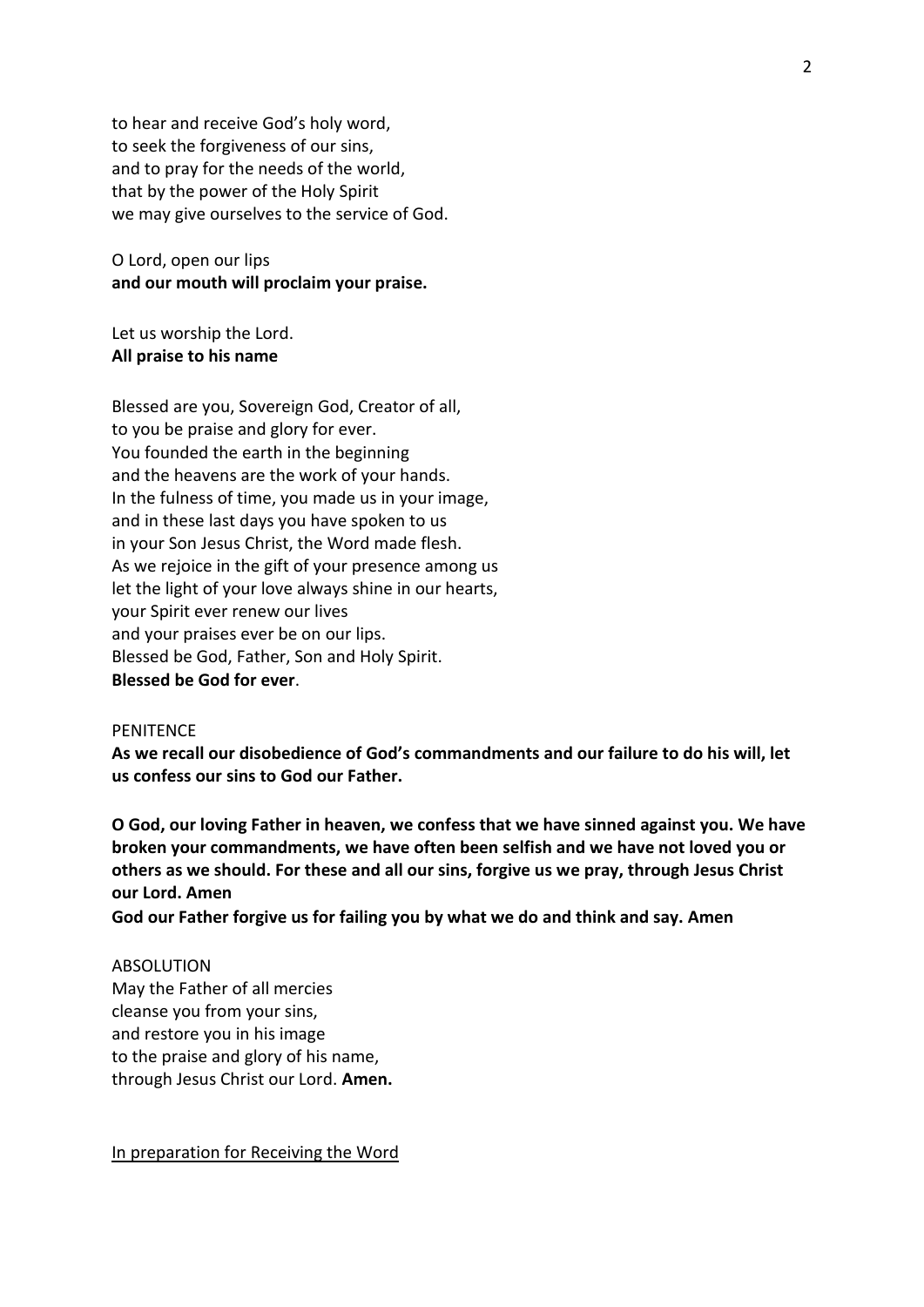Your word is a lantern to my feet **and a light upon our path.** Psalm 119 v105

Let us then receive the word of the Lord: **so may the light of your presence shine into our hearts**.

#### Proclaiming and Receiving the Word

The First Reading: 1 Samuel 8: 4 -20 & 11: 14-15

## **HYMN 568- Father we adore You**

The Gospel Reading: Mark 3: 20-35

**The Address** 

# **Affirmation of Faith**

Do you believe and trust in God the Father who made the world? **I believe and trust in him.** Do you believe and trust in Jesus Christ who redeemed us? **I believe and trust in him.**

Do you believe and trust in the Holy Spirit? **I believe and trust in him.**

This is the faith of the church **This is our faith We believe in one God, Father, Son and Holy Spirit .**

THE PRAYERS OF THE PEOPLE Almighty and ever living God, we ask you to hear the prayers we offer in faith……

THE COLLECT OF THE DAY. God, the strength of all those who put their trust in you: Mercifully accept our prayers and, because through the weakness of our mortal nature we can do no good thing without you, grant us the help of your grace, that in the keeping of your commandments we may please you, both in will and deed; through Jesus Christ our Lord.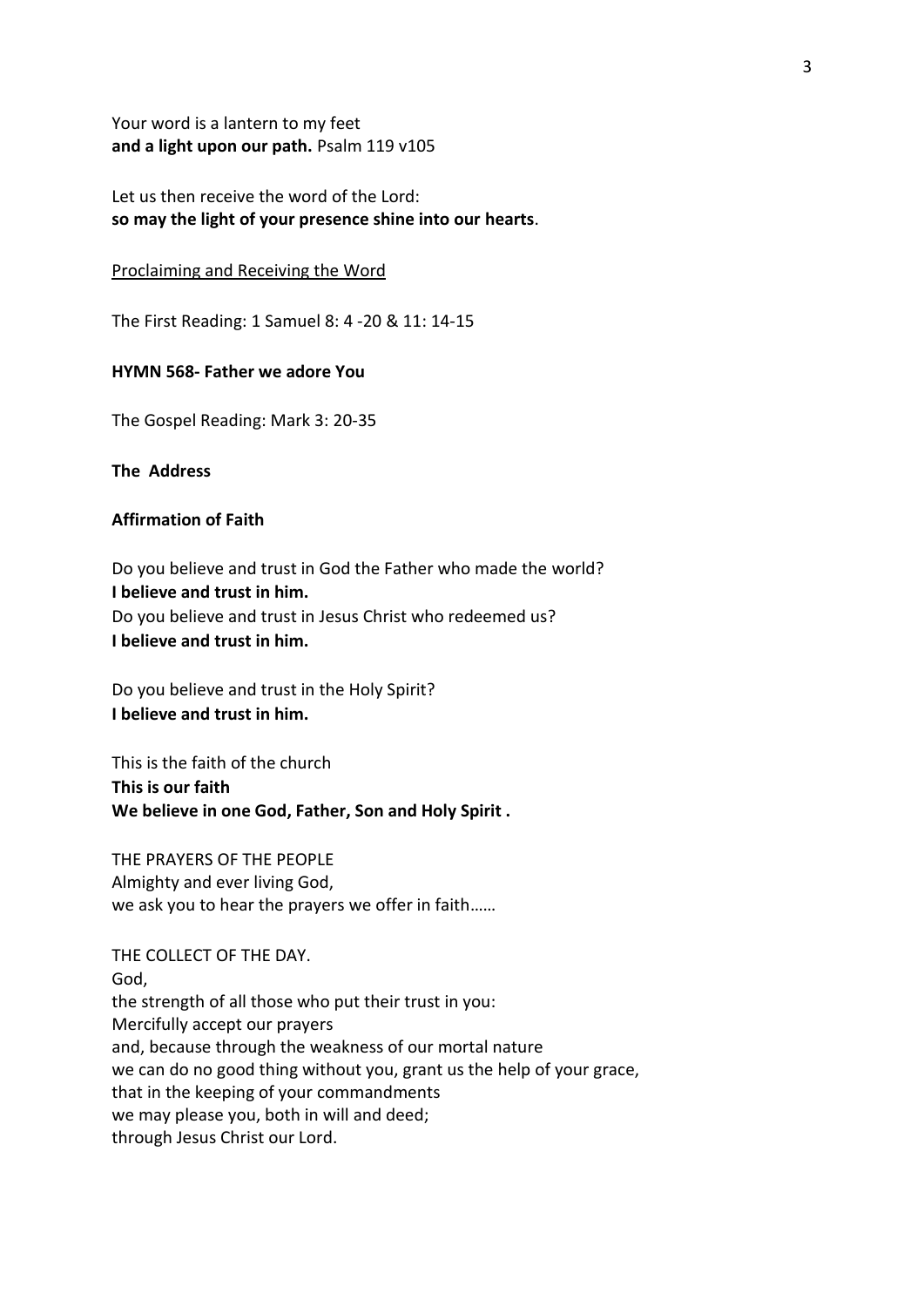A THANK OFFERING to GOD O God, whose love we cannot measure, or whose blessings we can number. We bless and praise you for all your goodness, who in our weakness are our strength, in our darkness are our light, in our sorrows are our comfort and peace, and who from everlasting to everlasting are our God, Father, Son, and Holy Spirit, world without end. We thank you. Amen.

THE LORD'S PRAYER Gathering our prayers and praises into one, we pray:

**Our Father in heaven, hallowed be your name, your kingdom come, your will be done, on earth as in heaven. Give us today our daily bread. Forgive us our sins as we forgive those who sin against us. Lead us not into temptation but deliver us from evil. For the kingdom, the power, and the glory are yours now and for ever. Amen**.

## **HYMN 565 - Father I place into your hands the things I cannot do.**

*Going out as God's People* A THANKSGIVING Let us give thanks to God, Father, Son and Holy Spirit:

For the love of our Father, the maker of all, the giver of all good things, let us bless the Lord. **Thanks be to God**.

For Jesus Christ our Saviour, who lived and worked among us, let us bless the Lord. **Thanks be to God**.

For his suffering and death on the cross and his resurrection to new life, let us bless the Lord